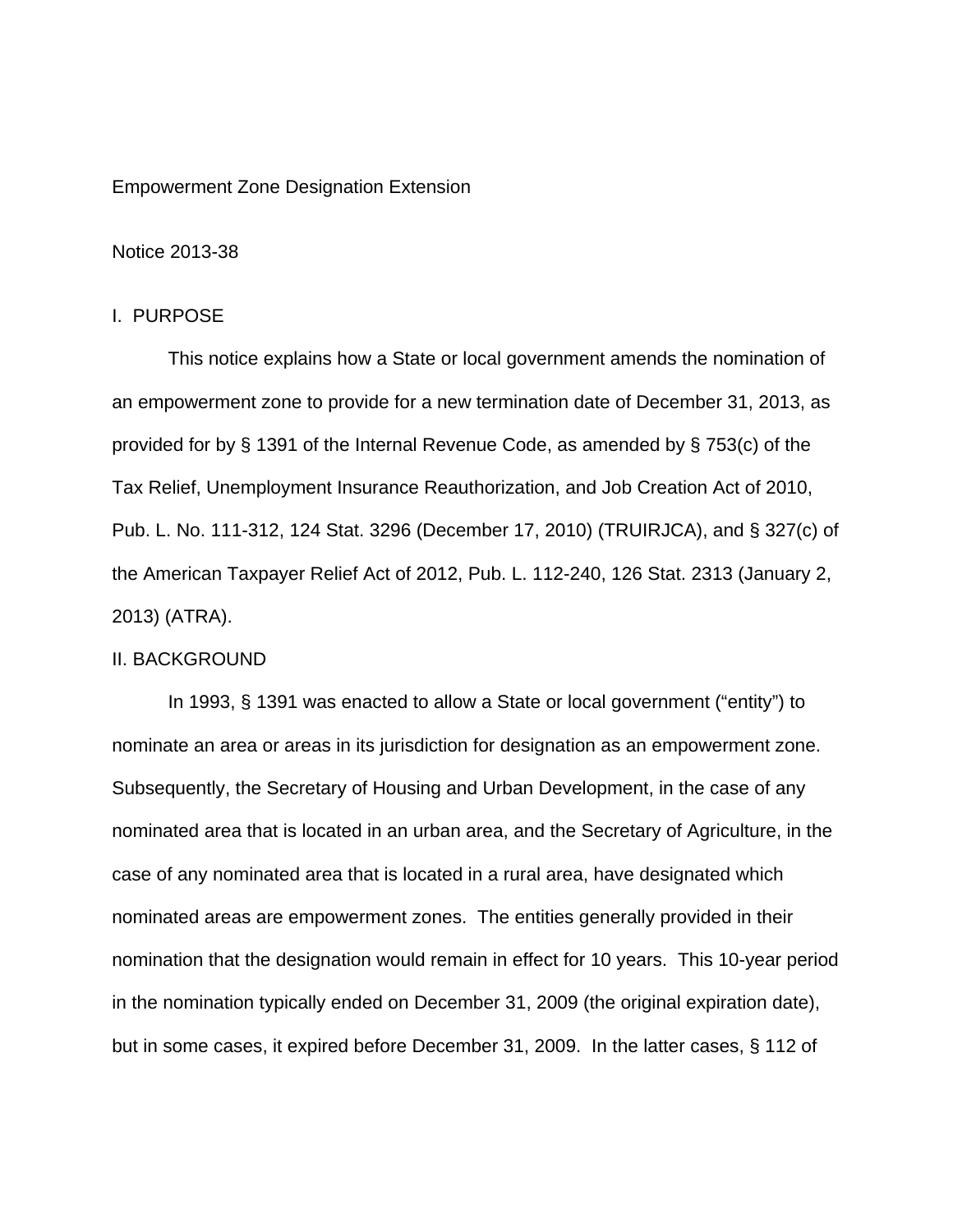the Community Renewal Tax Relief Act of 2000, Pub. L. No. 106-554, 114 Stat. 2763A-587 (December 21, 2000), amended § 1391(d)(1) to extend the designation of those empowerment zones through December 31, 2009, regardless of the period provided in the nomination. Accordingly, the nomination for all empowerment zones originally had a termination date of December 31, 2009.

Prior to the enactment of TRUIRJCA and ATRA, § 1391(d)(1) provided that any designation of an empowerment zone ends on the earliest of (A) December 31, 2009, (B) the termination date designated by the State and local governments as provided for in their nomination, or (C) the date the appropriate Secretary revokes the designation. Section 1393(a)(1) defines the term "appropriate Secretary" as meaning the Secretary of Housing and Urban Development in the case of any nominated area that is located in an urban area, and the Secretary of Agriculture in the case of any nominated area that is located in a rural area.

 Section 753(a) of TRUIRJCA amended § 1391(d)(1) to allow a two-year extension of the period for which the designation of an empowerment zone is in effect. As amended by § 753(a) of TRUIRJCA, § 1391(d)(1) provided that any designation of an empowerment zone ends on the earliest of (A) December 31, 2011, (B) the termination date designated by the State and local governments as provided for in their nomination, or (C) the date the appropriate Secretary revokes the designation. Section 753(c) of TRUIRJCA provided that where the nomination of an empowerment zone included a termination date of December 31, 2009, § 1391(d)(1)(B) shall not apply with respect to such designation if, after the date of the enactment of TRUIRJCA, the entity

2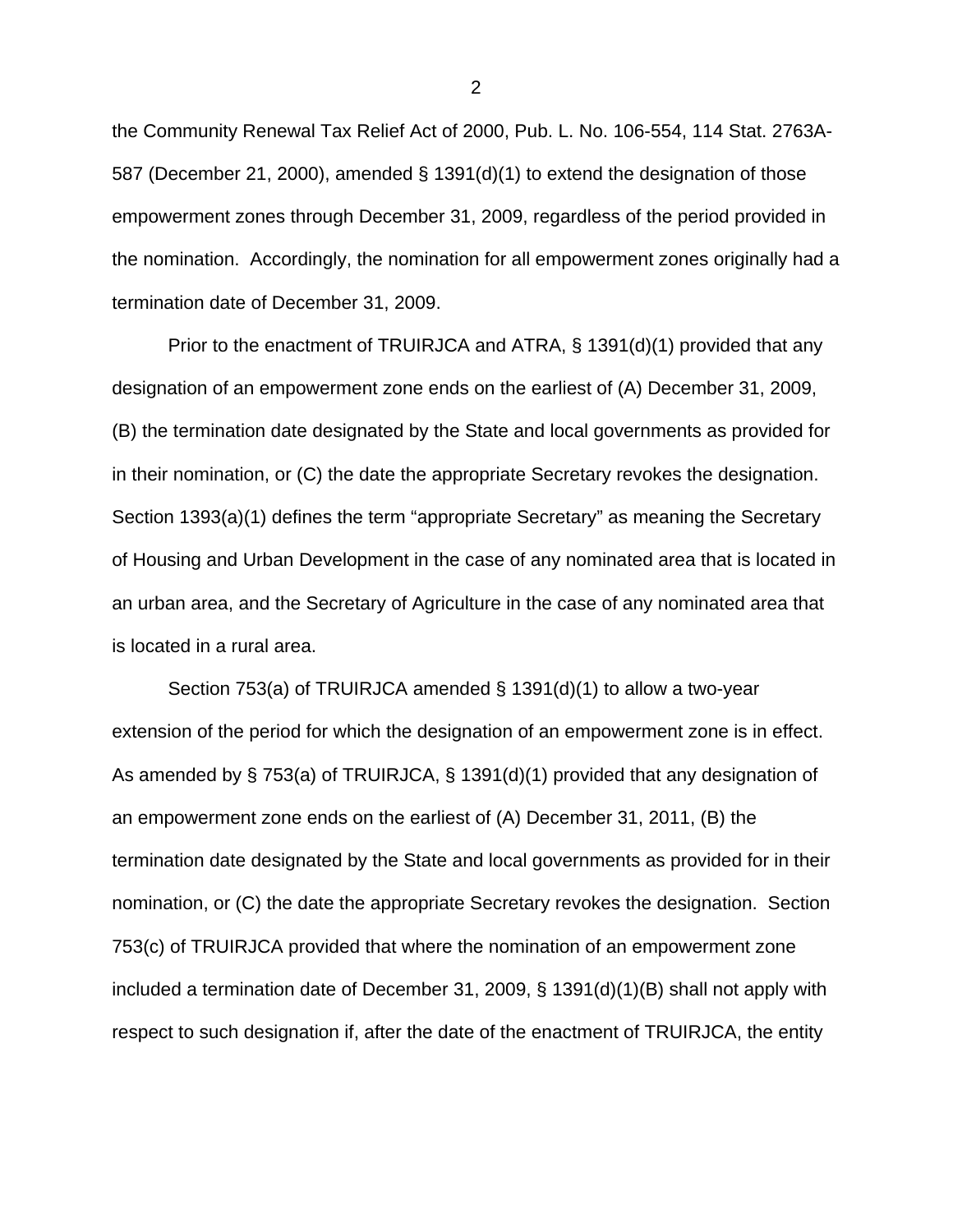that made such nomination amends the nomination, in such manner as the Secretary of the Treasury may provide, to provide for a new termination date. The amendments made by § 753 of TRUIRJCA apply to periods after December 31, 2009.

Section 327(a) of ATRA further amended  $\S$  1391(d)(1) to allow an additional extension of two years of the period for which the designation of an empowerment zone is in effect. As amended by  $\S 327(a)$  of ATRA,  $\S 1391(d)(1)$  provides that any designation of an empowerment zone ends on the earliest of (A) December 31, 2013, (B) the termination date designated by the State and local governments as provided for in their nomination, or (C) the date the appropriate Secretary revokes the designation. Section 327(c) of ATRA provides that where a nomination of an empowerment zone included a termination date of December 31, 2011, § 1391(d)(1)(B) shall not apply with respect to such designation if, after the date of the enactment of ATRA, the entity that made such nomination amends the nomination, in such manner as the Secretary of the Treasury may provide, to provide for a new termination date. The amendments made by § 327 of ATRA apply to periods after December 31, 2011.

 Thus, under TRUIRJCA and ATRA, to have an empowerment zone designation remain in effect through December 31, 2013, the entity that made the nomination of the empowerment zone must amend the nomination to provide for a new termination date of December 31, 2013, as provided in this guidance.

III. AMENDMENT OF A NOMINATION TO EXTEND EMPOWERMENT ZONE DESIGNATION THROUGH DECEMBER 31, 2013

Any nomination for an empowerment zone that was in effect on December 31,

3